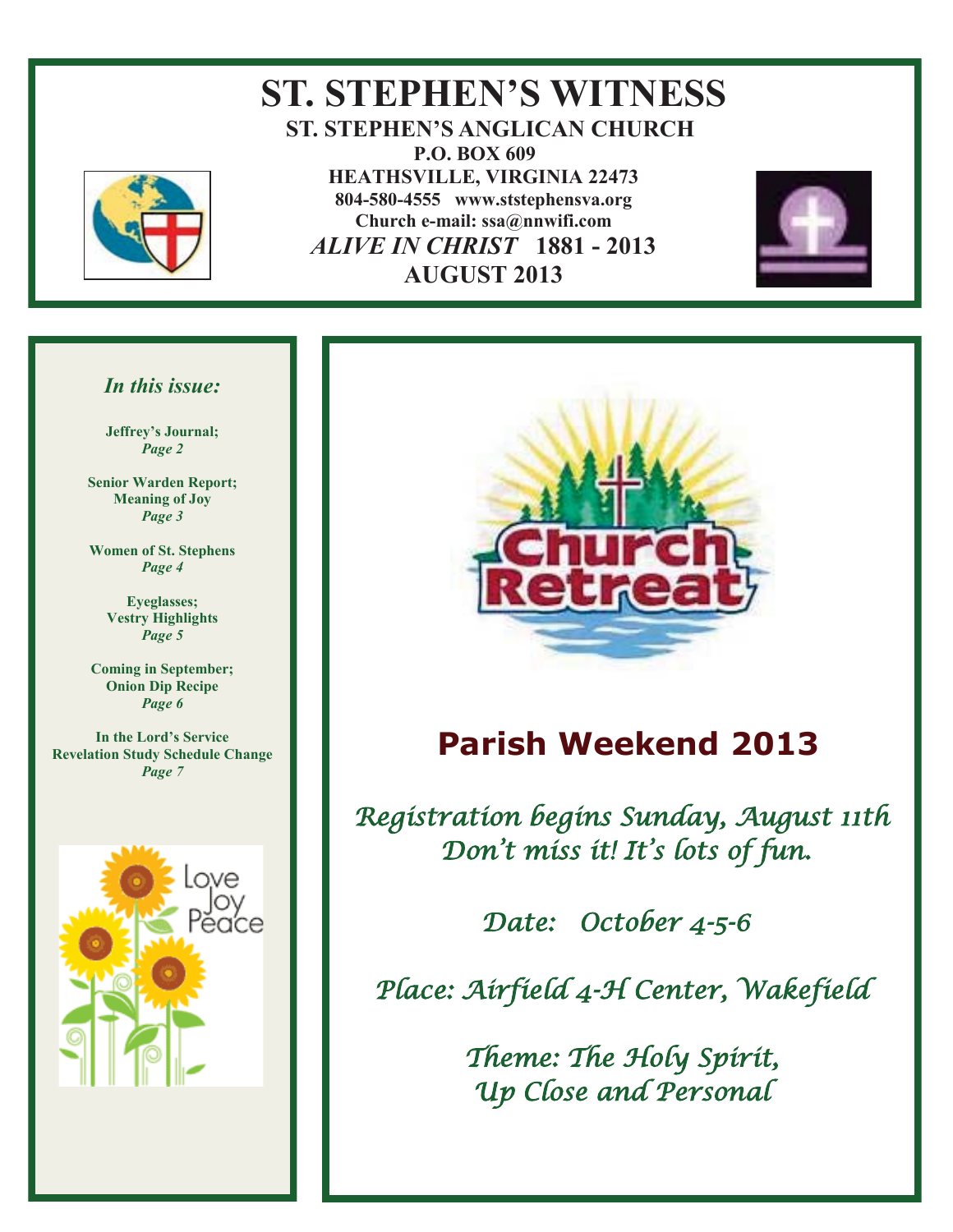

### Jeffrey ' s Journal

This Spring and Summer, I have enjoyed our "clergy conversations" as Mary Swann and I met

in neighborhood groups with the congregation. Our nine meetings stretched from April 23 to July 10. We conceived this idea because we wanted to know what was on people's minds. We wanted to have some conversations that were deeper and more extended than the ones we have in the greeting line after worship, or in coffee hour. It has been a fulfilling time. Both Mary and I resolved to mostly listen. There were times, however, when an answer or an explanation was called for. We invited everyone in our directory, and 84 people accepted our invitation. Each invitation posed the question, "What are you thinking and feeling about our life together at St. Stephen's?" People came ready to talk.

 I found our neighborhood meetings to be positive, healthy and encouraging. Our people love this congregation. There were many affirming stories about how people came to St. Stephen's, and why they choose this to be their place to worship and serve the Lord. We found that people miss the opportunity to all work together on a project, which was afforded by the festivals we used to have at the beginning and end of Summer. One person summarized what she loves about St. Stephen's as: our love for God and for each other; our Biblical preaching and teaching; and our devotion to prayer.

 Five areas of discussion came up over and over:

• Communication – People who are not able to be in worship every Sunday need to know what is going on. We need to publicize more about our various classes, Bible Studies and Home Groups. We need more publicity in the newspaper. We have already taken some actions in response to comments: mailing the newsletter to everyone and posting highlights of the vestry meetings on the bulletin board and in the newsletter. Other suggestions include an information table on

Sunday, a St. Stephen's Handbook, and a ministry fair to publicize ministry opportunities.

- x Worship People like our worship. They praise the preaching, Sunday Bible Study, and the choir. They like the music. There is a definite trend toward introducing more good contemporary music. All agree that the Holy Spirit should be evident in our worship, although there are different opinions about how this should be manifested. Some logistical issues in our current worship space were discussed, and helpful suggestions were made, some of which we have already implemented. Other suggestions have been: singing praise songs before worship, and a public outdoor festival of praise.
- $\bullet$  Coffee Hour There is widespread agreement that coffee hour is highly important to our Sunday morning experience. Sign ups to host coffee hour are not forthcoming. It seems that is because people are unsure how to set up coffee hour in the new space, and are put off by some of the challenges of doing everything in the same room, where noise is disruptive. We have already implemented the suggestion to go back to two round tables of food, around which people can congregate.
- Building Plans People are excited about having a new church, and are eager to have our own space. Some are frustrated that we aren't moving faster. Some would like more regular reports on progress. A few are worried about finances.
- Church Growth Almost everyone favors bringing in new members. Most would like to see us attract families with children. Suggestions were offered on how to attract new members.

 Thank you for your candor, your commitment to St. Stephen's, and your love of Jesus, which was evident in the conversations we had in these meetings. God is continuing to do a good work in us.

> Yours in Christ, Jeffrey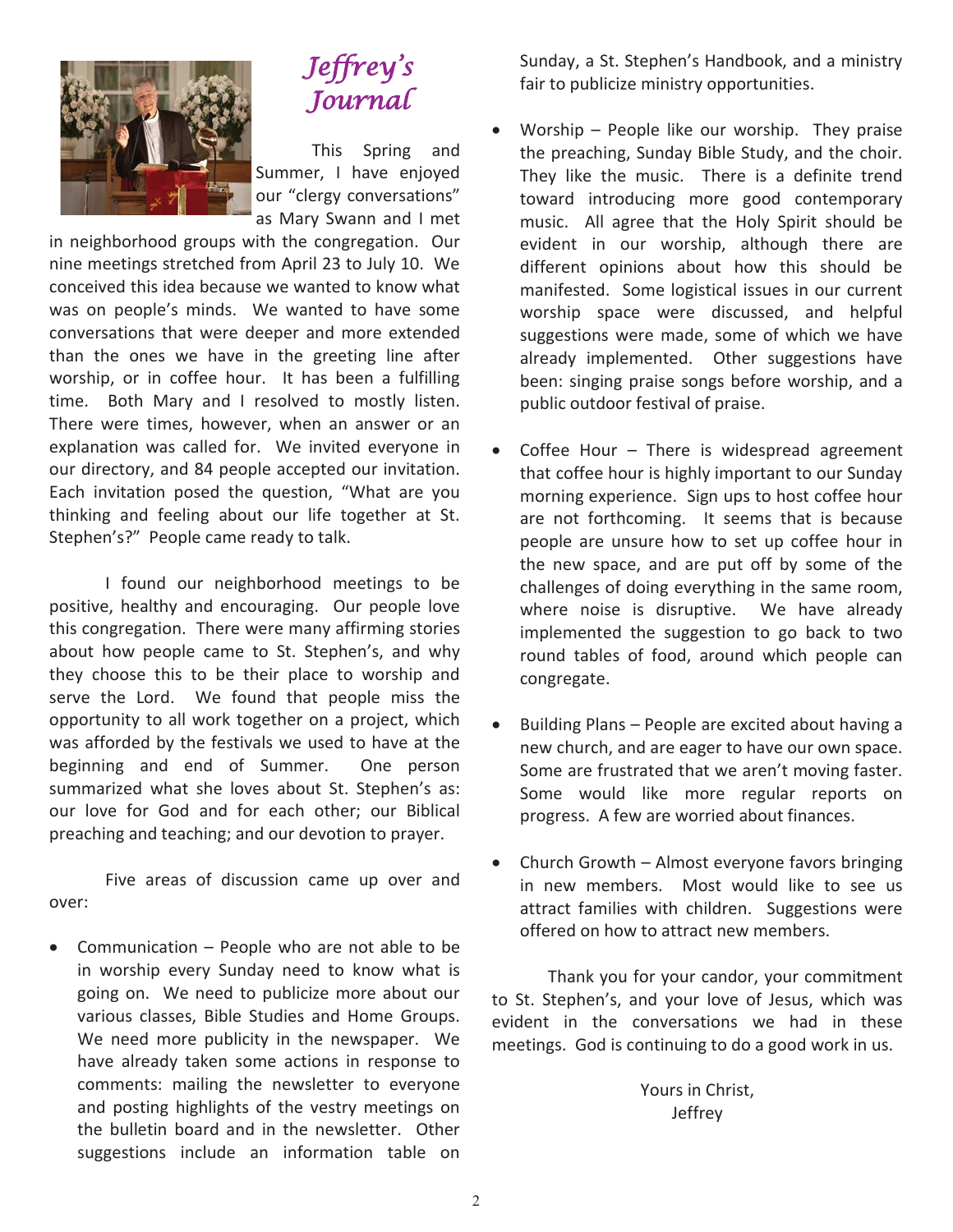

# Senior Warden Report

Remember in the past when you looked forward to a summer schedule slowdown, a time to take in a deep breath and relax for a while? Well, Sunday July  $28<sup>th</sup>$  will be a good time to enjoy an afternoon in Shirley Smith's beautiful backyard on the Potomac River during the annual church picnic. We even get to attend services this Sunday in our picnic outfits!

Bill Andrulot, Harrison Williams and Todd Lewis recently mowed the new church property. Weeds do grow fast in this warm and wet weather. Many thanks to each of you.

We received a building plan update from David Norden, the architect, this week. He provided the following information:

- The well and septic plans have been filed with the Northumberland Health Department. This approval is necessary to do almost all other work.
- x VDOT has approved our entranceway and we will not be required to construct deceleration or turning lanes. This decision means significant cost avoidance.
- The mechanical engineering plan for the building is 95% completed. The current delay is in the structural engineering, and David is focused on getting it completed as soon as possible.

The old Blackwell House was removed during the past month and Mr. Ben Hayden, Callao, did a great job of removing the building and small trees without damage to the large trees we wanted to save. Even the sugar maple in the front is in good shape and has been reinserted into the plans. The machine operators even saved Betty Dillingham's "ditch" lilies so we can replant them next year. As the house was being torn down, Ben Hayden raised his hand to stop the excavator operator, stepped forward, and pulled a color print of Jesus from the mud dated 1942. A sign? It sure felt like one!

Many Northumberland residents who stopped by to watch the machines work on the house shared their stories. We heard about "…the good times we had in

that old house when we were kids. Those Blackwell's were good folks." The stories will live long after we finish the church building.

I know you sometimes feel the new church planning and construction will take forever but we are moving forward, I promise.

In Christ, George



The last Sunday in June, Fr. Jeff led the adult Sunday school while Fr. Tad was off in Nigeria teaching missionaries. Jeff's topic was *Joy*, what is it, where does it come from, and how do you get it. It was a great lesson and then we went on to the worship service while I was ruminating on something learned 65 years ago in Vacation Bible School. It was a little slogan about finding joy by putting **J**esus first, **O**thers second, and **Y**ourself last. Get it? JOY. Oh well.

The Epistle for the day included Galatians 5:22-23, the fruit of the spirit. As Fr. Jeff preached I began to see a very beautiful aspect to the order of listing for the fruit. First of all, joy was located right between love and peace, so that clarified where one can find joy. Secondly, the nine items in the list were ordered perfectly to reflect their place in our relationships with Jesus, others, and ourselves. Look at the table that popped into my mind:

**Jesus first -- Love, Joy, Peace Others second -- Forbearance, Goodness, Kindness Y**ourself last -- Faithfulness, Godliness, Self-control

Jesus is the source and provider of the first three of the fruit, while the second set instructs us in our relationship with others. The final three deal with our own character and the face we will present to the world. Whenever we are faithful, godly, and in self-control we present the face of Jesus, a joyful face indeed.

Stan Rasberry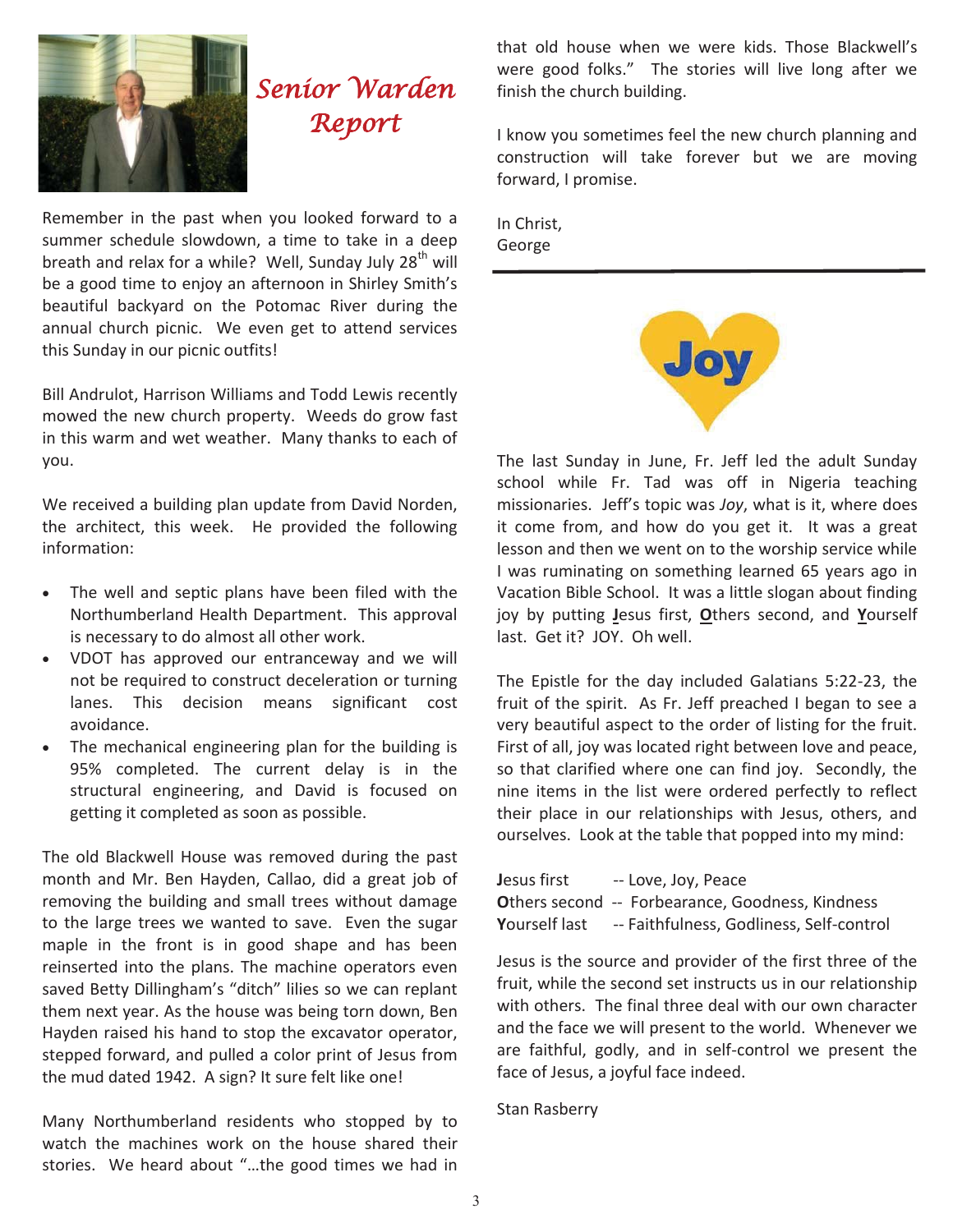

### A Report From the President

Dear Ladies,

In mid-July in the peaceful, wooded surrounds of Stratford Hall, twenty-nine women gathered for our fifth annual St. Stephen's Women's Retreat, "*Communicating the Presence of God in How I Listen and How I Speak.*" It was a wonderful experience for us all as our speaker, Jill Kamp Melton, led us through new and different avenues of communication in our relationships. Jill lives in the DC area and has run a theatre company, and founded a communications company that has worked for the Congressional Quarterly, the Capitol.net, many government departments and agencies as well as the admirals of the Coast Guard and several pharmaceutical companies. A fervent "follower of Jesus," Jill was born a Jew and became a Christian in 1980.

Under Jill's tutelage, we felt ourselves embracing God in a new way, as we opened our hearts to discovering what He had to reveal to us. Jill coached us in techniques of discovering that putting Him first in every aspect of life could dramatically influence our conversations and communications with others. She led us through several self assessments which made us think about who we are and why we respond to people in the way we do. Most of us purchased Jill's book, *The Power of the Zip in a Heavenly Light*, as we realized that we needed to put into practice what we were learning from her and to have a tool for continued review of the techniques she was teaching us. Getting God's Word into our mouths leads us to be still and quiet before Him, to listen more attentively to others, and to respond in loving ways that can lead to eradicating the gap between what we say, and what we really mean. It is clear that the Lord wants our "conversation to be always full of grace, seasoned with salt, so that we may know how to answer everyone." Colossians 4:6

Our worship leader, Connie Lindsley from The Falls Church, inspired us to glorify our heavenly Father by lifting our voices to Him in praise and thanksgiving. She is truly a talented musician and prayer warrior and we were blessed by her gifts and presence throughout the weekend.

In July the Thrift Shop made \$7,378.91, bringing our account balance to \$19,851.72. After paying \$4,100.00 for July expenses we had \$10,000.00 available for disbursement. Our faithful Thrift Shop treasurer, Pam Smith, wrote a check to the church for \$2,500.00 and a check to our women's account for \$7,500.00. Consequently, we were able to pay half of our budgeted outreach monies to the following local agencies:

Gleamers & Blenders - \$750.00 Hospice Support Services - \$500.00 Northern Neck Food Bank - \$250.00 The Link - \$75.00 Northern Neck Free Health Clinic - \$500.00 Northumberland YMCA - \$200.00 The Haven - \$125.00 Salvation Army - \$100.00 Callao Fire Department - \$250.00 Mid-County Rescue - \$250.00 Fellowship of Christian Athletes - \$125.00 Northumberland Red Cross - \$125.00

We are so grateful for the continued success of the Thrift Shop which enables us to support so many needs in our local community. Next January we pray that God will again provide the funds with which we may complete the 2013 Outreach Budget so please keep this operation in your prayers. So many of you lovingly contribute your time in volunteer hours, and your gracious hospitality to the public in that place has made an impact on the community. Our prayer box is being used regularly and upon receipt the requests are sent out to a team of forty or so intercessors.

And so, as we are in mid-summer as I write this, I pray that you are able to enjoy what remains of this season and spend rich moments of love with family and friends.

In the Precious Name of Jesus,

Donna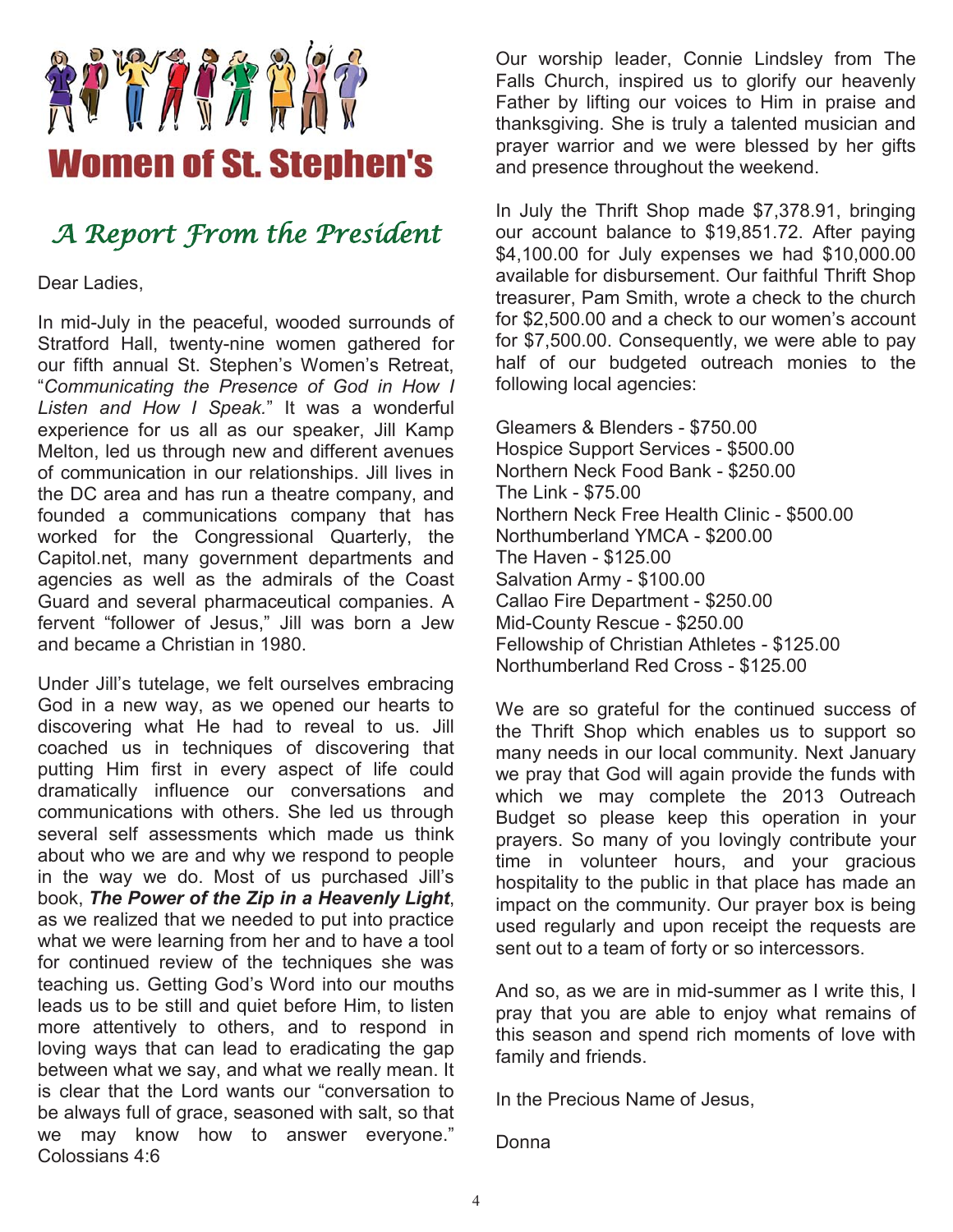# **The Eyeglasses**

#### (A not so significant problem solved on a not so significant day.)

That morning it was such a hot day dawning and the dew was still on the grass so I put off mowing until after four in the afternoon. That didn't help much with the heat but served to give the dew a chance to evaporate and save clogging up the mower. Our property is bounded by heavy woods with protruding branches and brush and we have crepe myrtle trees and bushes planted strategically throughout the yard. This gives lots of opportunities for the slap and sting of the growth against my face. About half way through the mowing task, I realized that my eyesight had become a little blurry because my eyeglasses were not in their customary place on my head. I had just passed through some of those troublesome branches of a crepe myrtle bush which had grabbed at my sun hat and slapped at my face. Going back along the recent mowing path, I searched frantically for my eyeglasses for which I have no backups. They were not to be found. I looked low under the bushes and high in the branches in case they were hanging there. No luck. I almost expected to find shattered pieces of them, strewn about by the mower blades. Uttering a silent prayer, I asked for help finding them and almost immediately thought "Why should I trouble the Lord with such a trivial matter?" I have often heard over the years that we shouldn't treat the Lord as a "vending machine" where we can request some temporary relief or favor. This thought process continued as I searched and finally gave up searching until the next day.

Going back again the next morning, I decided to duplicate my tracks with the mower through the crepe myrtle tree. And again, I petitioned for help from above. The branches slapped and stung my face when suddenly something flashed pass my blurred vision and I heard a "plop" on the floor board of the mower. There were my glasses, fresh from above!

Now what could I glean from all this? The Lord answers prayers? Not really although it is certainly true. My problem is solved and I can go

on without worry? There's more to it than that! That first night after losing my glasses and recalling the possible misuse of God's attention, I began to think of my son and how I treasure his phone calls. He often calls for help regarding his computer. Having only recently reconciled with him, these calls are especially important to me as we are now actually developing a father-son relationship. Isn't that also true for our relationship with our Heavenly Father? He must be joyful when we take the time during our busy day and ask him for assistance or just say "Hello Father, I was thinking about you and wanted to say hello."

"I once was blind but now I see." *Amazing Grace -*  John Newton.

#### Morris (Mo) Dillingham



#### Highlights from the July 2013 Vestry Meeting

Building Project:

- The house has been razed and a special picture was found in the rubble.
- The well has been found. It is a dry well and it has been secured and will be filled with rocks and concrete.
- The property will be bush-hogged soon.
- We have not changed our target date for completion - April 2014.

The Rector and Deacon met with nine neighborhood groups with 84 attendees:

- •Overall the meetings were positive and encouraging.
- •Themes were: communication, coffee time, worship, church growth, miss festivals and working together.

The church picnic is scheduled for July 28.

Plans are proceeding for a class on the scope and coherent message of scripture, and a 2-3 hour class called, "Abortion 101" taught by Terry Beatley to provide important information on this spiritual issue which confronts our nation.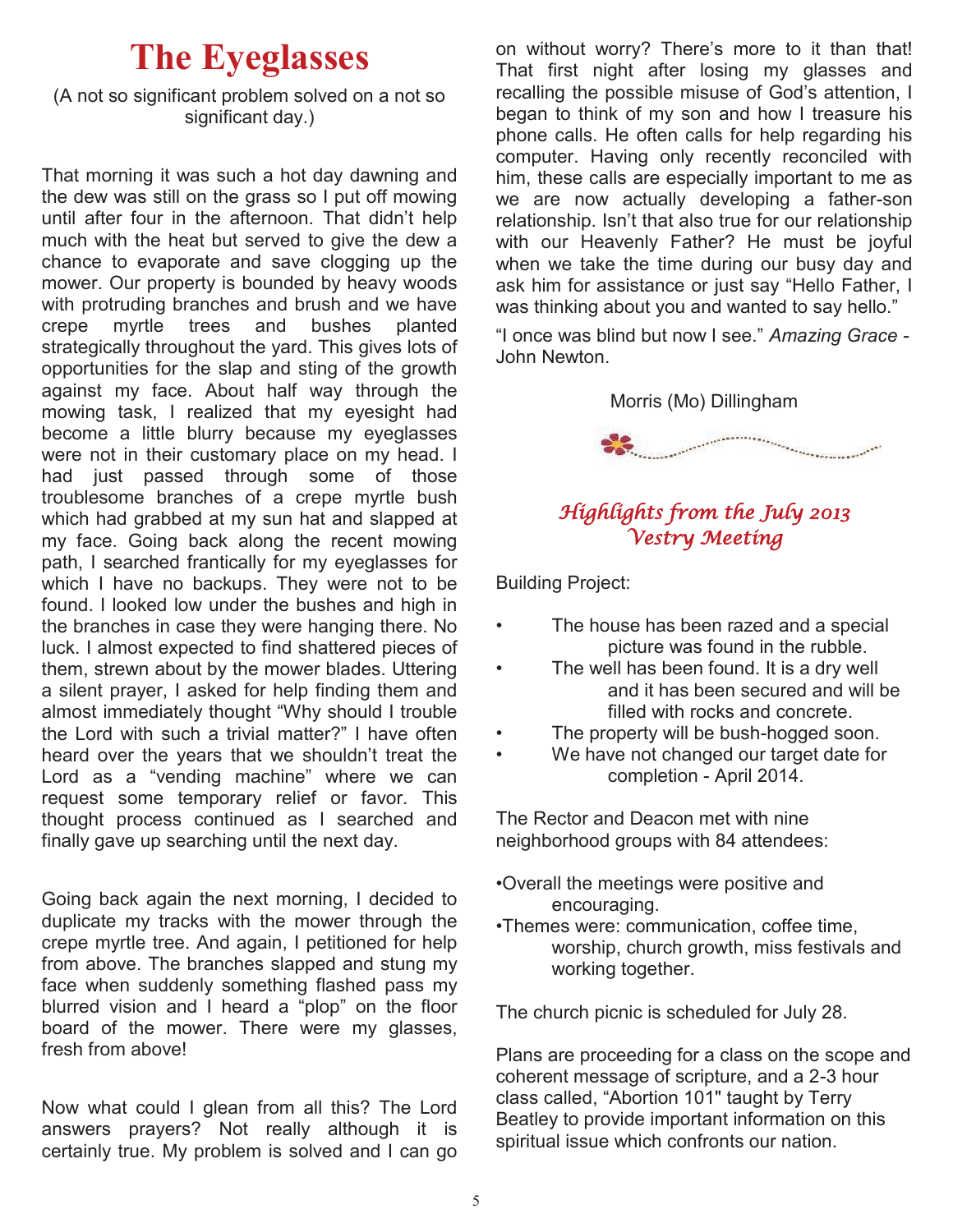### Coming In September

#### **A TRUE AND REASONABLE FAITH FOR A SKEPTICAL WORLD**

Almost from the very beginning of history, the fundamental tension between the knowledge of good and evil has shaped the fate of this planet. Like kudzu, the strangling ideology of evil has permeated our culture. The overwhelming effects are obvious everywhere you look.

Hopeless? No. This contemporary muddle of humanistic destruction has not caught God by surprise. Even when it appears that civilization and society are spinning out of control, God has provided solutions.

Our creator God has not abandoned his beloveds. God's people, however, are increasingly called to confront and to deconstruct this knowledge of evil, or false doctrines, with the knowledge of truth or good.

We are constantly being challenged to defend the foundations of our faith with winsome certainty. When was the last time you were asked to answer any of the following questions:

- Why do Christians seem narrow-minded and intolerant?
- How could you possibly not believe in evolution
- Why are you so confident there is a God at all, much less one who cares?
- How could you base your faith on the Bible? Isn't it an ancient book of myths and quaint stories?
- Why do you believe that Jesus Christ is the Son of God?
- What is so special about Christianity anyway and why is it so exclusive?
- How can a good God allow evil in the world?
- Why are Christians so out of touch with the "real" world?

This course – **A True and Reasonable Faith for a Skeptical World** - has been developed to accurately examine Biblical Christian faith and to equip the believer with well-grounded, in-depth evidence and compassionate, practical reflection. Created by the Apologetics Study Group at St Stephen's, headed by Jan Beckett, this is more than a religious, creationist or denominational doctrine.

The first series takes a close look at Darwinism and Neo-Darwinism. The eight-week interactive program is being offered to the Christian community initially and consists of narrative text, prayers, discussions, lectures and/or videos, workbook and assigned reading from two of today's most respected authorities on Apologetics. We meet for an hour and a half, once a week. The time, date and place have not been decided upon as yet. Stay tuned for further information.

Please join us. Please contact Priscilla Williams for more information.



#### **Marie had many requests for her Baked Vidalia Onion Dip which was served during the Women's Retreat. Here it is as requested….**

#### BAKED VIDALIA ONION DIP

- 3 large Vidalia onions, coarsely chopped
- 2 cups (8 oz) shredded Swiss cheese
- ½ cup shredded Parmesan cheese
- 2 cups mayonnaise
- 1 (8 oz) can sliced water chestnuts, drained and chopped
- $\frac{1}{4}$  cup dry white wine (something like Chardonnay)
- 1 garlic clove, minced
- $\frac{1}{2}$  tsp. hot sauce or less (optional)

 $\frac{1}{4}$  tsp. lemon juice

Stir together cheeses and next 6 ingredients; stir in onion until well blended.

Spoon mixture into a lightly greased 2-qt. baking dish. \*I do not grease the baking dish.\* (*This can be done a day in advance and refrigerated – just let it sit out for about 15 minutes before baking.*)

Bake at 375 degrees for 25 minutes or until golden brown and thoroughly heated.

Let stand 10 minutes. Serve with tortilla chips, crackers, or baguette slices.

Enjoy! Marie Carstensen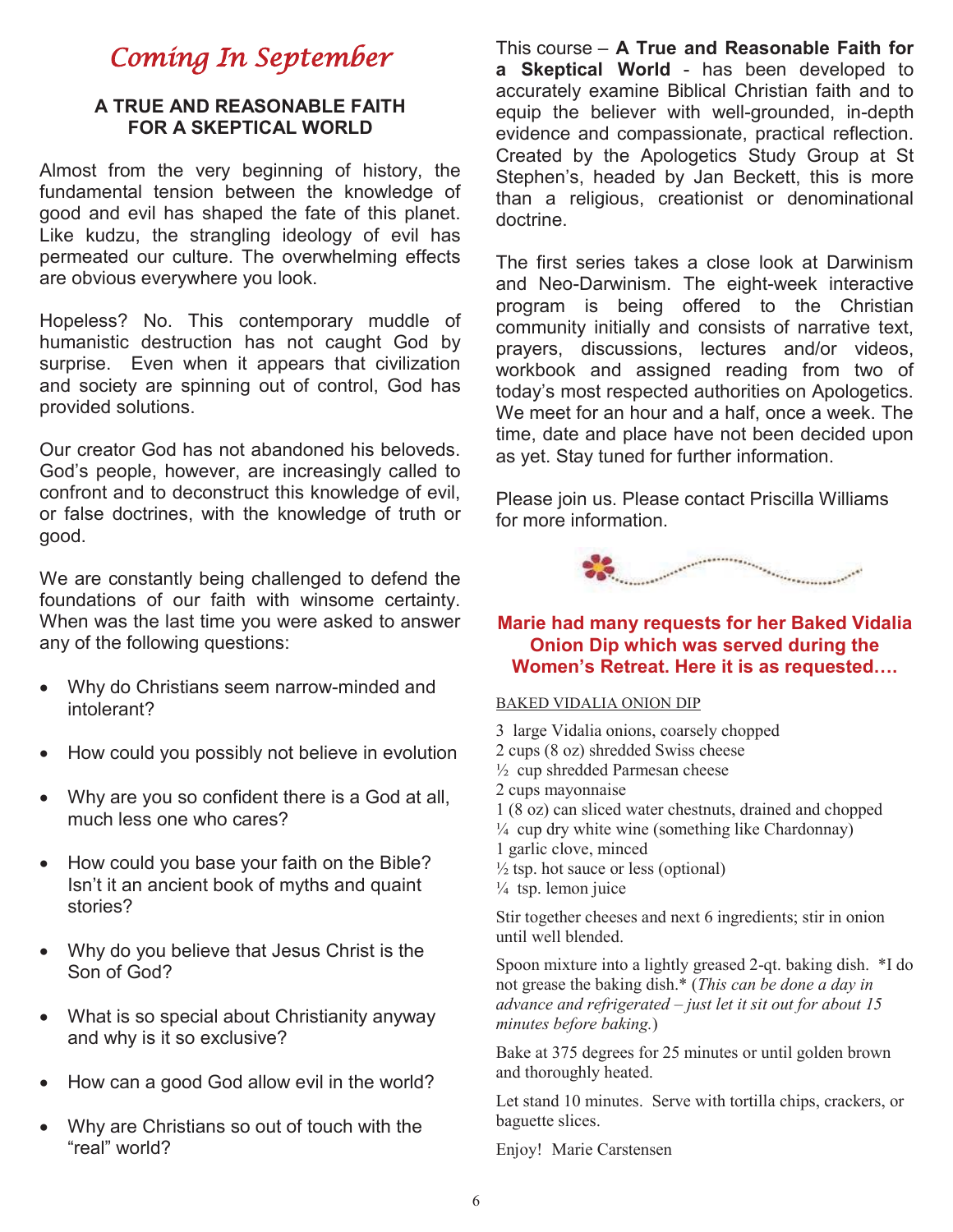### **IN THE LORD'S SERVICE**

#### **Ushers**

| Aug.    | 4              | Lynn and Howard York               |
|---------|----------------|------------------------------------|
| Aug.    | 11             | <b>Charlaine and Bill Andrulot</b> |
| Aug.    | 18             | Anna and Pat Brennan               |
| Aug. 25 |                | <b>Bill Tracey, John Powers</b>    |
| Sept.   | $\overline{1}$ | Bobby Edmonds, Colston Newton      |

#### **Acolytes**

| Aug.         | 4 | <b>Caitlyn Cralle</b>        |
|--------------|---|------------------------------|
| $\mathbf{A}$ |   | ککٹا جاتا ہے جس کا مرحل کا ا |

| Aug. | 11     | Jennifer Radcliffe                                                                                        |
|------|--------|-----------------------------------------------------------------------------------------------------------|
|      | $\sim$ | $\bigcap_{n=1}^{\infty}$ . $\bigcap_{n=1}^{\infty}$ . $\bigcap_{n=1}^{\infty}$ . $\bigcap_{n=1}^{\infty}$ |

- Aug. 18 Sarah Saunders
- Aug. 25 Chris Cralle
- Sept. 1 Marley Kimmitt

#### **Lesson Readers**

| Aug.  |    | Tony Blackstone (L)  |
|-------|----|----------------------|
|       |    | Joan Blackstone (P)  |
| Aug.  | 11 | Jim Conley (L)       |
|       |    | Lyn Conley (P)       |
| Aug.  | 18 | Ruth Franck (L)      |
|       |    | Betty Dillingham (P) |
| Aug.  | 25 | Jeanne Hickey (L)    |
|       |    | Irene Haley (P)      |
| Sept. |    | Ward LeHardy (L)     |
|       |    | Judy LeHardy (P)     |
|       |    |                      |

#### **Eucharistic Ministers**

- Aug. 4 Tony Blackstone, Charlie Franck
- Aug. 11 Irene Haley, Ward LeHardy
- Aug. 18 Lucy Logan, Frank McCarthy
- Aug. 25 Constance McDearmon, Suzy Norman
- Sept. 1 Elaine Price, Phyllis TeStrake

#### **Altar Guild**

| August    | Pauline and Bobby Edmonds,      |
|-----------|---------------------------------|
|           | <b>Margaret Radcliffe</b>       |
| September | Eleanor Semerjian, Judy LeHardy |

#### **Coffee Hour**

Aug. 4 Aug. 11 Aug. 18 Aug. 25 Sept. 1



| Aug. 5  | <b>Walter Eichacker</b>             |
|---------|-------------------------------------|
| Aug. 10 | Jane Kimball, Jim Logan             |
| Aug. 11 | Bill Henson, Laura Woodard          |
| Aug. 15 | Janet Steelman, Aislinn Lewis       |
| Aug. 16 | <b>Steve Radcliffe</b>              |
| Aug. 18 | Dixie Goertemiller, Bertie Strange, |
|         | Dana Bloom                          |
| Aug. 20 | Jane Wrightson, Tony Blackstone,    |
|         | <b>Barbara Townshend</b>            |
| Aug. 24 | <b>Charlotte Hundley</b>            |
| Aug. 31 | Anna Brennan, Charles Franck        |
|         |                                     |



| Aug. 22 | Dana and Bill Bloom         |
|---------|-----------------------------|
| Aug. 23 | Sue and Allen Joslyn        |
| Aug. 24 | Connie and Tad de Bordenave |
| Aug. 27 | Lyn & Art Neira             |

*O God, grant that the wills of this man and this woman may be so knit together in your will, and their spirits in your Spirit, that they grow in love and peace with you and one another all the days of their lives. Amen.*

#### **CHANGE IN REVELATION STUDIES SCHEDULE**

Due to summer scheduling conflicts and the time constraints of such an all-encompassing topic we have decided to change the scheduling and format of the Revelation study currently held at the Lewis' house, "Wellspring", in Reedville. The new study will be on Wednesdays from 3:00-5:00 at "Wellspring" beginning the first Wednesday after Labor Day. The study will be limited to 7 weeks covering seven key topic areas of Revelation. Each will be a stand-alone discussion if you can't make all of them. Call Todd Lewis if you have questions or need directions.